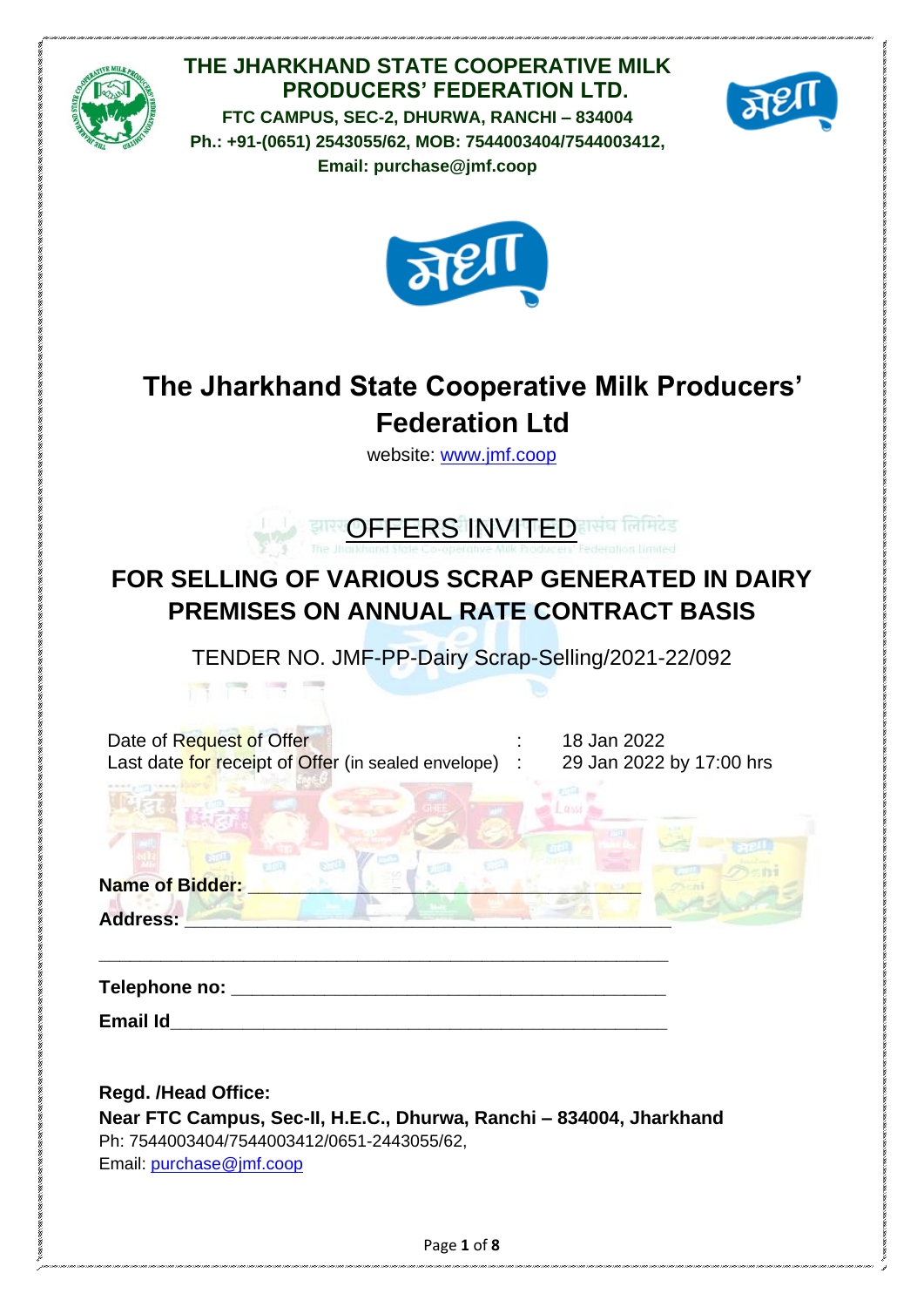



# **BIDDING DOCUMENT**

(COMPLETE BIDDING DOCUMENT)

# **OFFERS INVITED FOR SELLING OF VARIOUS SCRAP GENERATED IN DAIRY PREMISES**

We are interested in selling various scrap material on an annual contract basis. The contract duration will be from **15th Feb 2022 to 31 st Jan 2023**. This document is a complete bidding document. The detailed terms and conditions are available in this bidding document with ready format annexures for the bidders to participate conveniently. The same can be available from our Hotwar Dairy Plant office free of cost or can be downloaded from our website [www.jmf.coop.](http://www.jmf.coop/)

JMF reserves the rights to accept or reject any tender without assigning any clarification/reason whatsoever.

Tenders/bidders have to submit "**Earnest Money Deposit"– (EMD) of Rs. 25,000/-** (Fifty thousand only) in the form of only Demand Draft of any nationalized/scheduled Bank in favour of "The Jharkhand State Cooperative Milk Producers' Federation Ltd., Payable at Ranchi". The EMD should be accompanied with necessary detail as per **Annexure-II**. The tender without EMD will be summarily rejected.

## **Time schedule for Tender process:**

| <b>Cost of Bidding document</b>                          | <b>NIL</b>                                                          |
|----------------------------------------------------------|---------------------------------------------------------------------|
| Date of Request/ Publication of Offer / Tender           | 18 Jan 2022                                                         |
| Last date for Receipt Offer/ Tender (in Sealed Envelope) | 29 Jan 2022 by 05:00 pm                                             |
| Date & Time of the Opening Technical Bids                | 31 Jan 2022 at 15:30 hrs                                            |
| Date and Time of the opening Financial Bids              | Will be notified to the technically<br>qualified bidders/ tenderers |

*For any further details contact: 0651-2270046 /7544003404 /7544003412*

*Sd/- Managing Director*

*Note: This tender document contains 8 pages (total no. of pages including Annexure) and tenderers are requested to sign on all the pages.*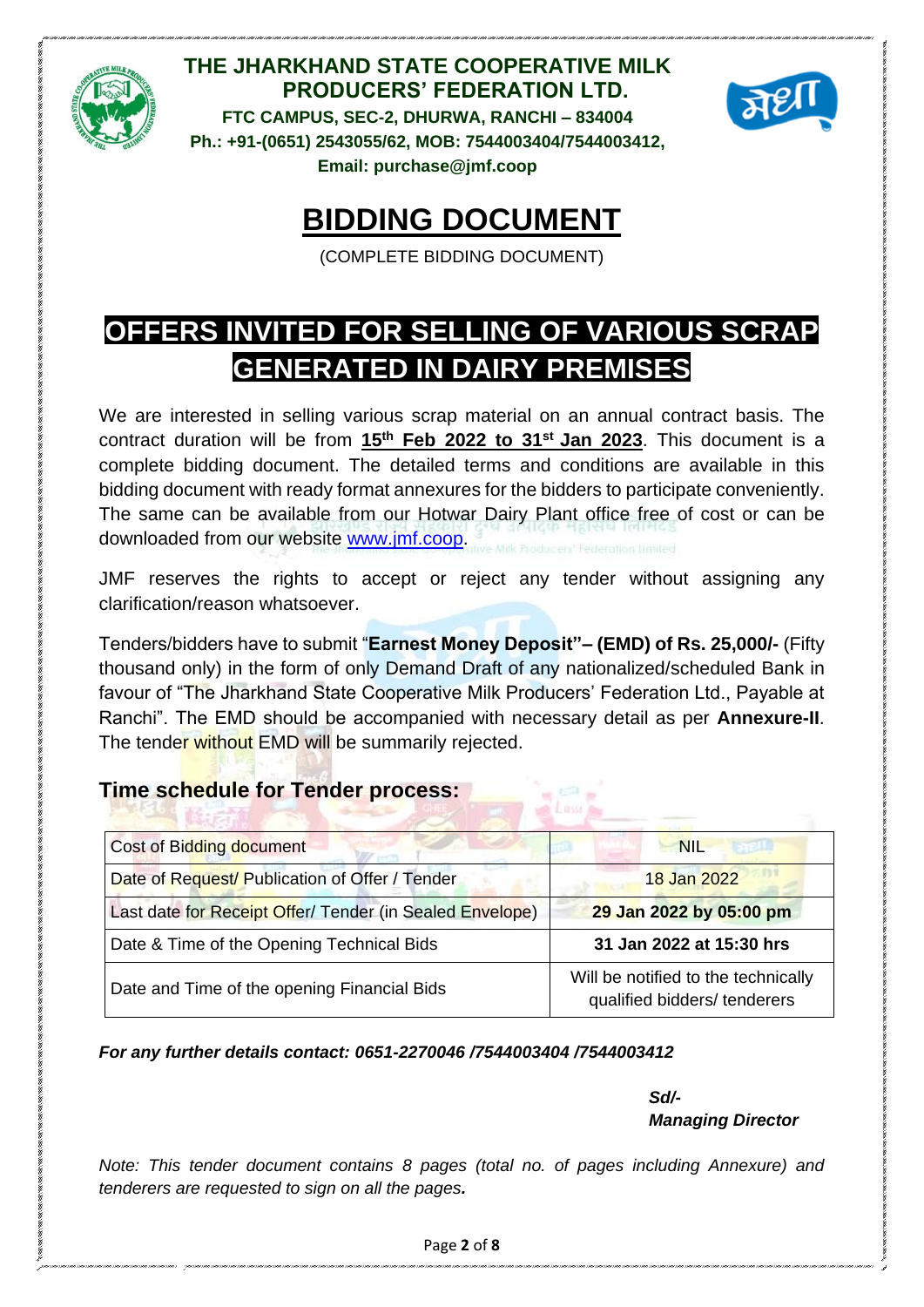



## **INTRODUCTION:**

When the famous White Revolution of the seventies and eighties – Operation Flood - swept through the country, Jharkhand, then a part of undivided Bihar served merely as a market and saw little of its benefits. Even though India stood self-sufficient in milk production, the eastern state of Jharkhand still depends on import of milk from other states. It was only in June 2013 when Jharkhand State Cooperative Milk Producers' Federation Ltd. (JMF) registered office at H.E.C., Sec-II, Dhurwa, Ranchi, (Jharkhand) – 834004 was formed by the Government of Jharkhand under Jharkhand Co-operative Societies Act, 1935 with brand name 'Medha' with an aim to promote dairying as a source of livelihood in the rural parts of the state and propel Jharkhand towards self-reliance in milk and milk products.

JMF under the management of National Dairy Development Board (NDDB) started the milk procurement, processing and marketing activities in the state after taking over the existing Government Dairy at Ormanjhi in August 2014 and subsequently three other dairies at Deoghar, Koderma & Latehar. In 2016 NDDB supported in building a 1 Lakh Litre State of the Art Dairy Plant at Hotwar, Ranchi for the Jharkhand Milk Federation and today it is providing an alternative livelihood options to around 20000 rural families in the state of Jharkhand.

Jharkhand (झारखण्ड) is a state in eastern India. Ranchi was the centre of the Jharkhand movement (a movement called for a separate state for the tribal regions of South Bihar, northern Orissa, western West Bengal and the eastern area of what is present-day Chhattisgarh). The Jharkhand state was formed on 15 November 2000 by carving out the Bihar divisions of Chota Nagpur and Santhal Parganas. It's known for its waterfalls, the elegant Jain temples of Parasnath Hill and the elephants and tigers of Betla National Park.

Ranchi, the state capital has been selected as one of the hundred Indian cities to be developed as a smart city under PM Narendra Modi's flagship Smart Cities Mission. The city has a moderate climate and was the summer capital of Bihar until Jharkhand was separated in the year 2000. It is popularly known as a "City of Water Falls".

Area: 652 km² Metropolitan area: 1,295 km² Elevation: 651 m Weather: 34 °C, Wind N at 13 km/h, 29% Humidity Population: 10.7 lakhs (2011) The word 'Medha'  $\mathbb{R}^{\lceil \cdot \rceil}$  means *Goddess Sarasvati-the Deity of Knowledge*. Like the purity of the

reverent deity, our sincere effort is to provide the people of Jharkhand the best of nature. Our core philosophy at Medha is to stay true to our roots with a commitment to serve the people of

the state with the best quality, hygienic, unadulterated milk which contributes to the development of a healthy and strong people i.e.,

## 'Har boond mein Sehat, Har boond mein Jharkhand'

Page **3** of **8**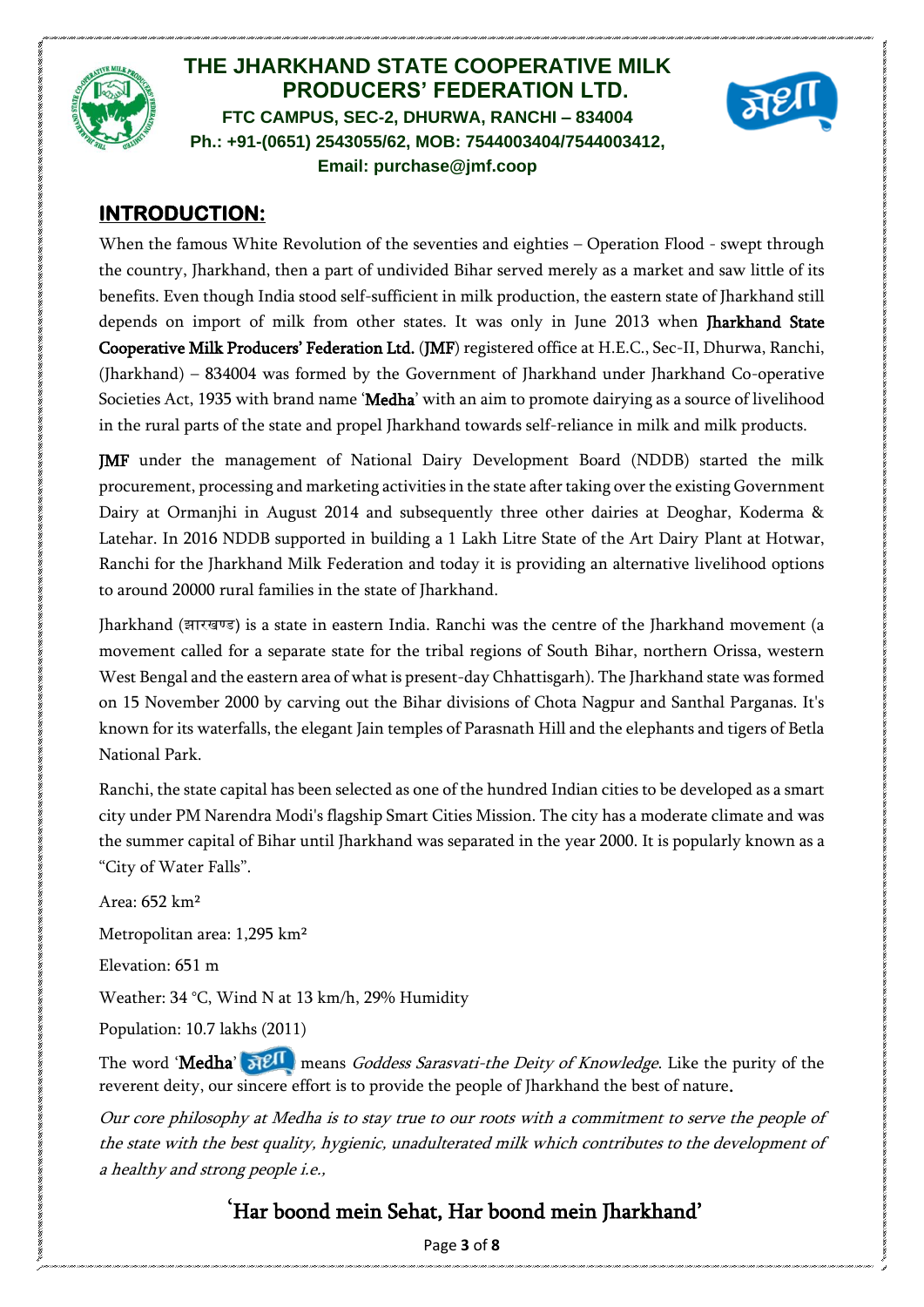



# **TENDER INVITATION /SUBMISSION DETAIL:**

Sealed tenders are invited from bonafide and resourceful scrap dealers to dispose materials on "as is where is basis" lying at our Medha Dairy Plant, Ranchi, Medha Dairy Plant, Deoghar, Koderma, Latehar. The period may be extended as per discretion of the Federation.

Execution of lifting of scrap materials, listed below, against 100% advance payment only within specific time frame in consultation with the Head of the respective Units concerned as per the rate contract to be affected from the date of the agreement for one year.

The tender shall be sealed and addressed to the **Jharkhand State Cooperative Milk Producers' Federation Ltd**, Medha Dairy Plant, Beside Birsa Munda Central Jail, Hotwar, Ranchi – 834012 indicating the tender rate on the respective items should be filled up in the space provided in the format. Tender paper without any cutting or re-writing should reach us by **05.00 Hrs on dt 29 Jan 2022.**

#### झारखण्ड राज्य सहकारी दग्ध उत्पादक महासंघ लिमिटेड

#### **Bid validity up to: 90 days from the date of opening of technical bid**

All the tenders will be acceptable only in 'Sealed Envelope' on or before the due date.

#### **1. EARNEST MONEY DEPOSIT:**

- 1.1 All the parties shall be required to deposit **EMD of Rs. 25,000/- Thousand** (INR Twenty-Five Thousand only) along with the tender submission. The tender shall not be accepted without EMD.
- 1.2 EMD in the form of Demand Draft (DD)should be drawn in favor of The Jharkhand State Cooperative Milk Producers' Federation Limited, Ranchi payable at Ranchi.
- 1.3 The EMD of successful bidder will be converted into Security Deposit (SD) and shall be retained till the **completion** of the Contract / Order validity period. No interest will be paid on this security deposit.
- 1.4 EMDs of technically disqualified or un-successful bidders will be returned back after finalization of tender process or award of contract to successful bidder.

#### **2. General Terms & Conditions: -**

- 2.1 The bidder should submit relevant documents, eligibility criteria, technical details as required in enclosed **Annexure-I.**
- 2.2 The bidders should quote the prices in Indian Rupees in price bid format in the Financial /Commercial Bid Format enclosed as **Annexure-II.**
- 2.3 In case failure of the selected party/contractor, if situation is compelled us to sell scrap to any party at lower rate the difference in selling amount will be recovered from the contractor or the amount will be adjusted from the amount of security deposit of the contractor. The selected tenderer/bidder shall have to lift the material on a regular basis as per verbal/written instruction of the authorized person, I/C of the Plant & Store Medha Dairy Plant, Hotwar, Ranchi. The communication of Plant I/C & Store I/C is final and binding to the contractor in this regard.
- 2.4 The Jharkhand State Co-operative Milk Producers' Federation Limited, Ranchi reserve the right to extend or reduce the period of the contract or to cancel the contract without assigning any reason thereof.
- 2.5 Discount may be given on wet scrap according to **Annexure-II**, but material should be lifted **as is where is basis** (Without spreading /segregation) for drying of wet scrap in dairy premises.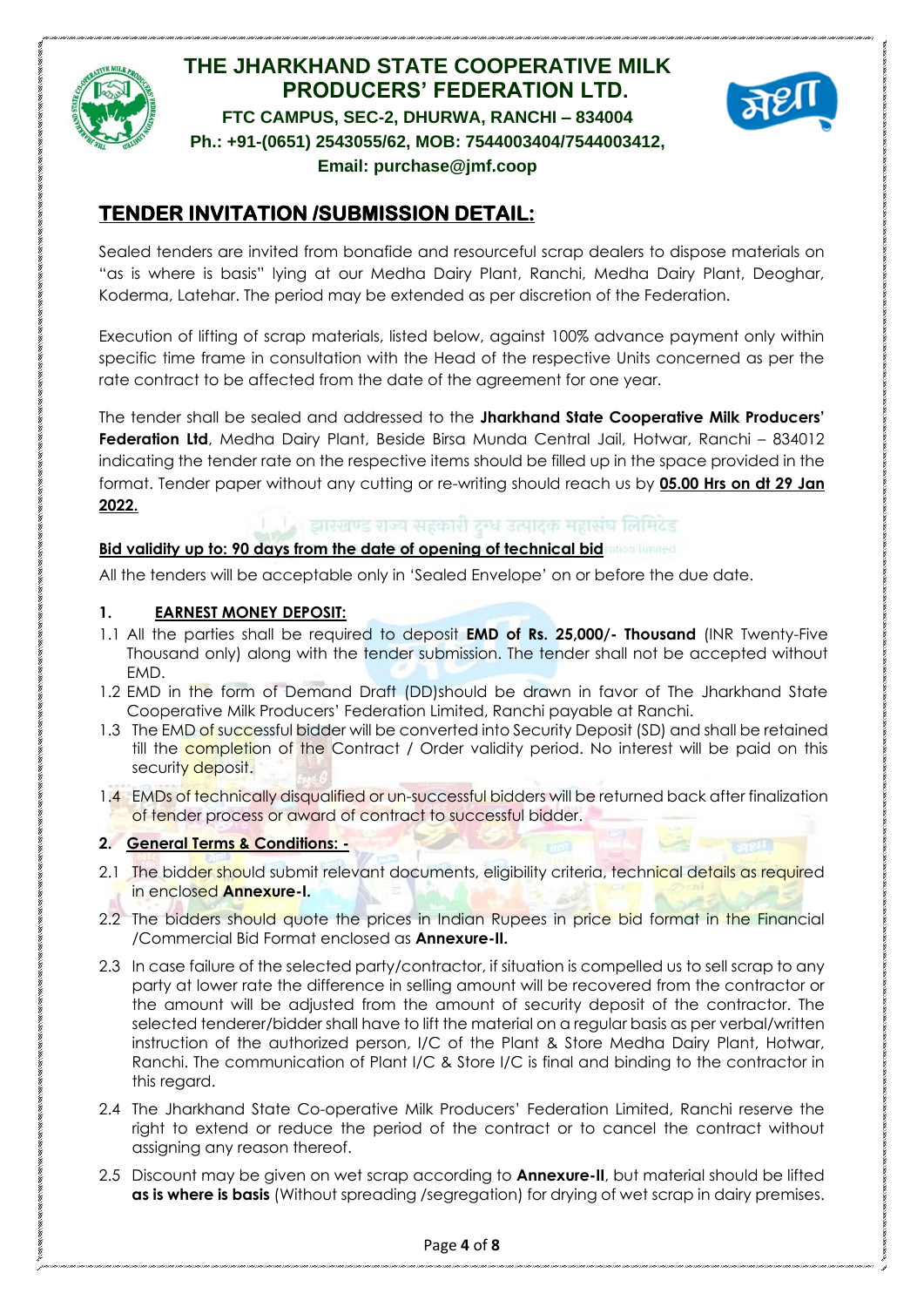



- 2.6 The scrap material should be lifted monthly from the premises of Medha Dairy Plant, Hotwar, Koderma, Deoghar & Latehar on "**AS IS WHERE IS BASIS**" by you at your expense. No segregation of the scrap material will be allowed at our premise while lifting of the scrap material.
- 2.7 Billing will be done on final weight according to weigh bridge of JMF and discount on weight if any as per Annexure-II.
- 2.8 In case any of your employee/representative try to initiate any unfair business practice with our employee/s or any other decision-making person/s of the Union or with security personnel, with or without documentary evidence of as proof, the same/such action shall be considered as a breach of the contract and we reserve the right to terminate or suspend the contract at any time during the period of currency of the contract without assigning any reason thereof. In such case the security deposit will be fully forfeited.
- 2.9 The contractor should lift the scrap material as per instruction from the stores department. the stores department will inform to the contractor on telephone and will send a letter to the contractor mentioning the final date for lifting the scrap material and accordingly the contractor will have to lift scrap material. if the contractor fails to lift the scrap material, the authorized representative of the dairy will issue the reminder notice for lifting the material within 03 days from the date of the notice. If the contractor fails to lift the material even after stipulated time then a first penalty of Rs 2000/-(Rupees two thousand only) will be imposed on the contractor. If in case the contractor fails to lift the material even after initial penalty and follow up then the penalty will be increased by Rs 500/-(Rupees Five Hundred only) i.e., a penalty of Rs 2500/- (Rupees two thousand five hundred only) will be imposed. Again, if the contractor fails to lift the scrap, then the security deposit of the contractor will be forfeited and the contract will be terminated. In such cases the contractor /party will be black listed for a period as may be decided by the management.
- 2.10 We are in the process of production of Milk and Milk products therefore it is highly prohibited to smoke or chew tobacco or Gutka in dairy premises. If any of your representative found doing the same in the premises. Then penalty will be charged as per rules and regulation of the Federation.
- 2.11 The contractor should write the rate in figure as well as in words. The rate should be strictly as per UOM mentioned in the tender form. Please mark (X) in rate column if you don't want to quote for that item.
- 2.12 The scrap material will be issued to the party at approved rate only if stock is available in sufficient quantity. The party does not raise any claim on Union in case of non-availability of the scrap material.
- 2.13 Contract for scrap items can be given to more than one party depending upon the rates. This means the contract for the different items can also be given to different parties.
- 2.14 **Scope of work:** -The collection, segregation, loading & transportation of the scrap material is in the scope of the contractor and the contractor has to arrange adequate no. Of instrument/equipment's/vehicles etc. Either owned or hired by them. The contractor has to remain present themselves or their authorized representative before our security guards at security gate while entering in the dairy premises.
- 2.15 The contractor has to sweep & cleans the scrap yard area after lifting of the scrap from the Dairy premises.
- 2.16 In case of Milk Crates, Cans, Fresh Polyfilms, the contractor/ party will arrange to cut the items at its own cost before lifting/ loading. The quantity declared for each unit is approximate where unit is Kg/No. This may increase or decrease at the time of final lifting as the materials are continuously generated during operation.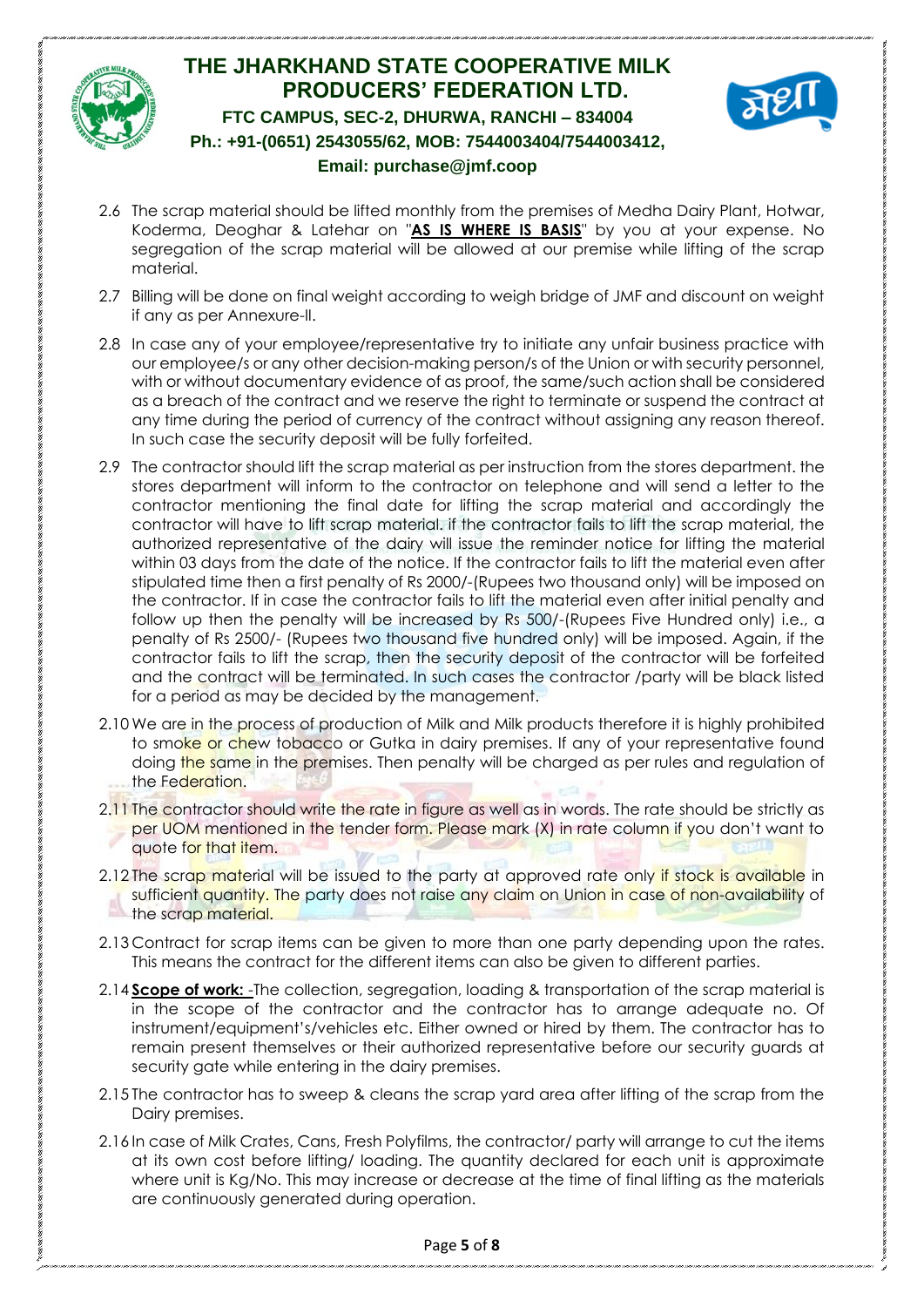



- 2.17 Contracts for scrap items can be awarded to a party that is quoting the highest rate.
- 2.18 The bidder has to sign each and every page of the rate schedule, declaration from and General Terms and Conditions and send the same as mentioned herein above.
- 2.19 The contract can be extended for a further period of one year on mutual understanding from both the party i.e. JMF and contractor/s.
- 2.20 In case of scrap Leakage Poly Film, Scrap Plastic, Scrap SMP Bags (Puncture & deface it before lifting), Leakage Dahi Cup, Cartoon, Paper Core, Plastic Bags, Gunny Bags, MM Pouches, Scrap Dry & Moisture Milk Film, All Type Milk Dahi Pouches & Rolls Puncture before lifting & shredded the same at customer end & time to time customer disposal activity execution ensure by our side if found any negative feedback at the time of observation contractor will be forfeited & the contract will be terminated.
- 2.21 During the execution if any damage occur to the property of unit party will be liable to good or to bear the cost to make the same good.
- 2.22 If the party performance not found satisfactory at any time, the order will be terminated by giving seven days' notice period and will be diverted to some other party/parties and the party whose order is diverted shall have no right to claim.
- 2.23 Transferring ownership of a vehicle involve some paperwork & additional legal expenses to bear by buyer. Seller will hand over the vehicle after it is sold received notice for violation.
- 2.24 Jharkhand Milk Federation reserves the right to terminate the contract without assigning any reason.

#### **3. Payment Terms: -**

3.1 The selected tenderer/bidder has to deposit the bill amount in cash or by way of Demand Draft, NEFT/RTGS before lifting of the scrap material from Medha Dairy premises.



I/WE have gone through the General Terms and Conditions of the contract and it is acceptable and I/we abide with same unconditionally.

Place: -....................... Date: -.......................

> ................................................................ Signature of the bidder with rubber stamp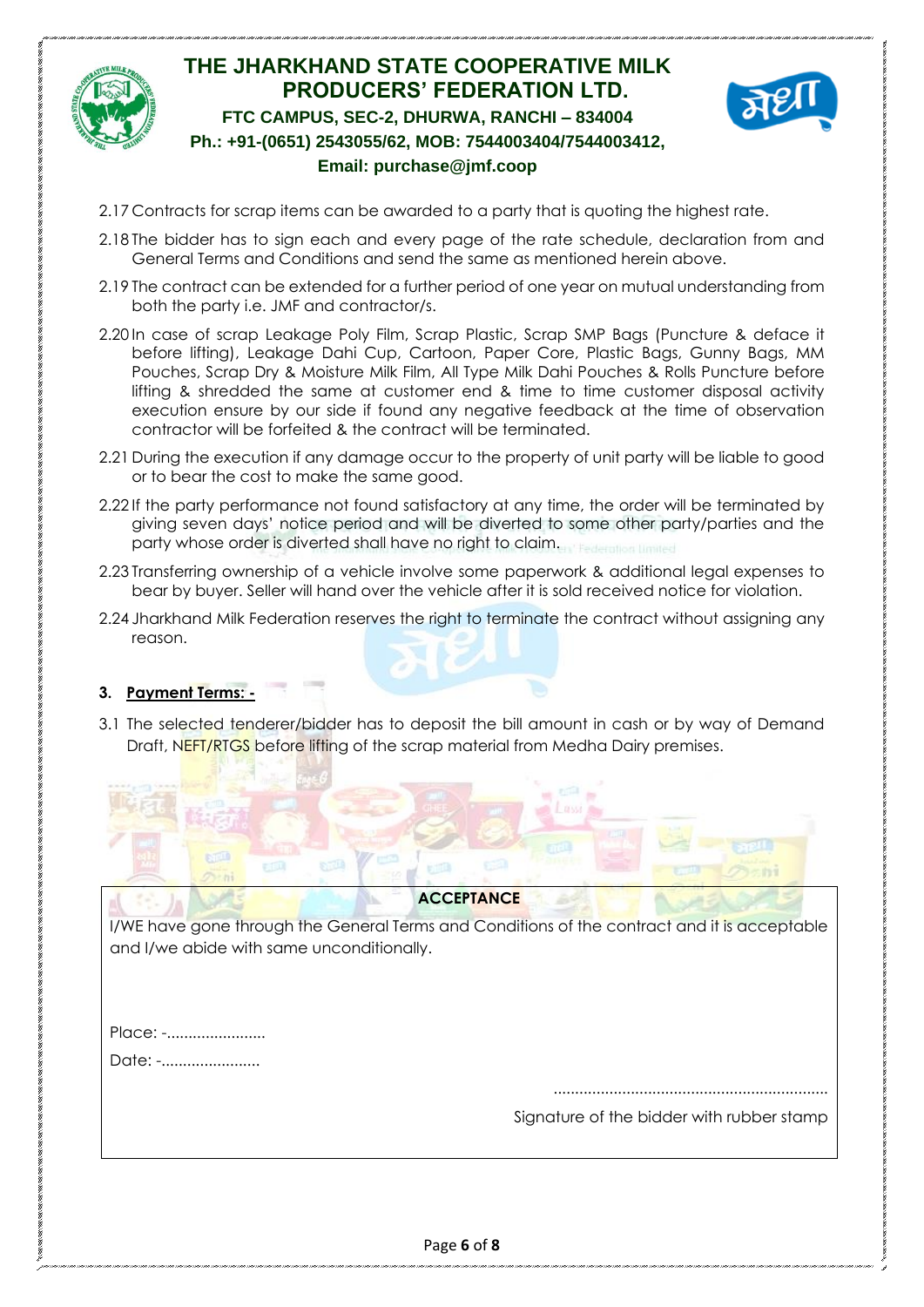



**Tenderer's Profile** (to be filled & submitted in Technical envelope) **ANNEX-I** 

| <b>No</b>      | Details                                                                                   |                                                 |                                              |            |  |
|----------------|-------------------------------------------------------------------------------------------|-------------------------------------------------|----------------------------------------------|------------|--|
| 1              | Name of Vendor/Tenderer                                                                   |                                                 |                                              |            |  |
| $\overline{2}$ | Address Of Registered Office                                                              |                                                 |                                              |            |  |
|                |                                                                                           |                                                 |                                              |            |  |
|                |                                                                                           |                                                 |                                              |            |  |
| 3              | Address of Factory/ Works                                                                 |                                                 |                                              |            |  |
|                |                                                                                           |                                                 |                                              |            |  |
| 4              | Name Of Contact Person                                                                    |                                                 |                                              |            |  |
| 5              | Contact Nos.                                                                              |                                                 |                                              |            |  |
| 6              | Type Of Firm: Ltd Co/ Pvt. Ltd. / राज्य सहकारी दुर्ख उत्पादक महासंघ लिमिटेड               |                                                 |                                              |            |  |
|                | Partnership/ Proprietor The Junkhand State Lo-operative Milk Producent Federation Limited |                                                 |                                              |            |  |
| $\overline{7}$ | Nature Of Firm: Manufacturer/                                                             |                                                 |                                              |            |  |
| 8              | Traders / Autho. Dist. / Dealer<br>Year Of Establishment                                  |                                                 |                                              |            |  |
| 9              | Name Of Product, you Deal                                                                 | Please, Specify in separate sheet (As per below |                                              |            |  |
|                |                                                                                           | Format)                                         |                                              |            |  |
|                |                                                                                           | S. No                                           | Item Description (Shortly)                   | Make/Brand |  |
|                |                                                                                           |                                                 |                                              |            |  |
| 10             | G.S.T. No & Reg. Date                                                                     |                                                 |                                              |            |  |
| 11             | PAN No & Date                                                                             |                                                 |                                              |            |  |
| 12             | Turn Over Of last 3 Year (Rs.)                                                            | 1.                                              | 2.<br>3.                                     |            |  |
|                |                                                                                           |                                                 | Lassi                                        |            |  |
| 13             | If You have maintained any quality<br>standard (Pl. Specify)                              |                                                 |                                              |            |  |
| 14             | Name Of Clients (If required, PI.                                                         | 1.                                              | 3.<br>2.                                     |            |  |
|                | Specify in separate sheet                                                                 |                                                 |                                              |            |  |
| 15             | Min. Lead Time Required (Days)                                                            |                                                 |                                              |            |  |
| 16             | <b>Bank Details</b>                                                                       | Name of Bank:                                   |                                              |            |  |
|                |                                                                                           | <b>Branch Address:</b>                          |                                              |            |  |
|                |                                                                                           | Account No. :<br><b>IFSC Code</b>               |                                              |            |  |
| 17             | Documents to Be Attached                                                                  | 1. Copy of Registration + PAN Copy + GST Regn.  |                                              |            |  |
|                |                                                                                           | 2. ISO Certificates3. Autho. Dealership         |                                              |            |  |
|                |                                                                                           | 4. Fin. Statements                              |                                              |            |  |
|                |                                                                                           |                                                 | 5. Product Brochures 6. Copy of PO's (Min.5) |            |  |
|                | Recommendation:                                                                           |                                                 |                                              |            |  |
|                |                                                                                           |                                                 |                                              |            |  |
|                |                                                                                           |                                                 | Seal & Sign. Of Bidder/ Vendor               |            |  |
|                |                                                                                           |                                                 |                                              |            |  |
|                |                                                                                           |                                                 |                                              |            |  |